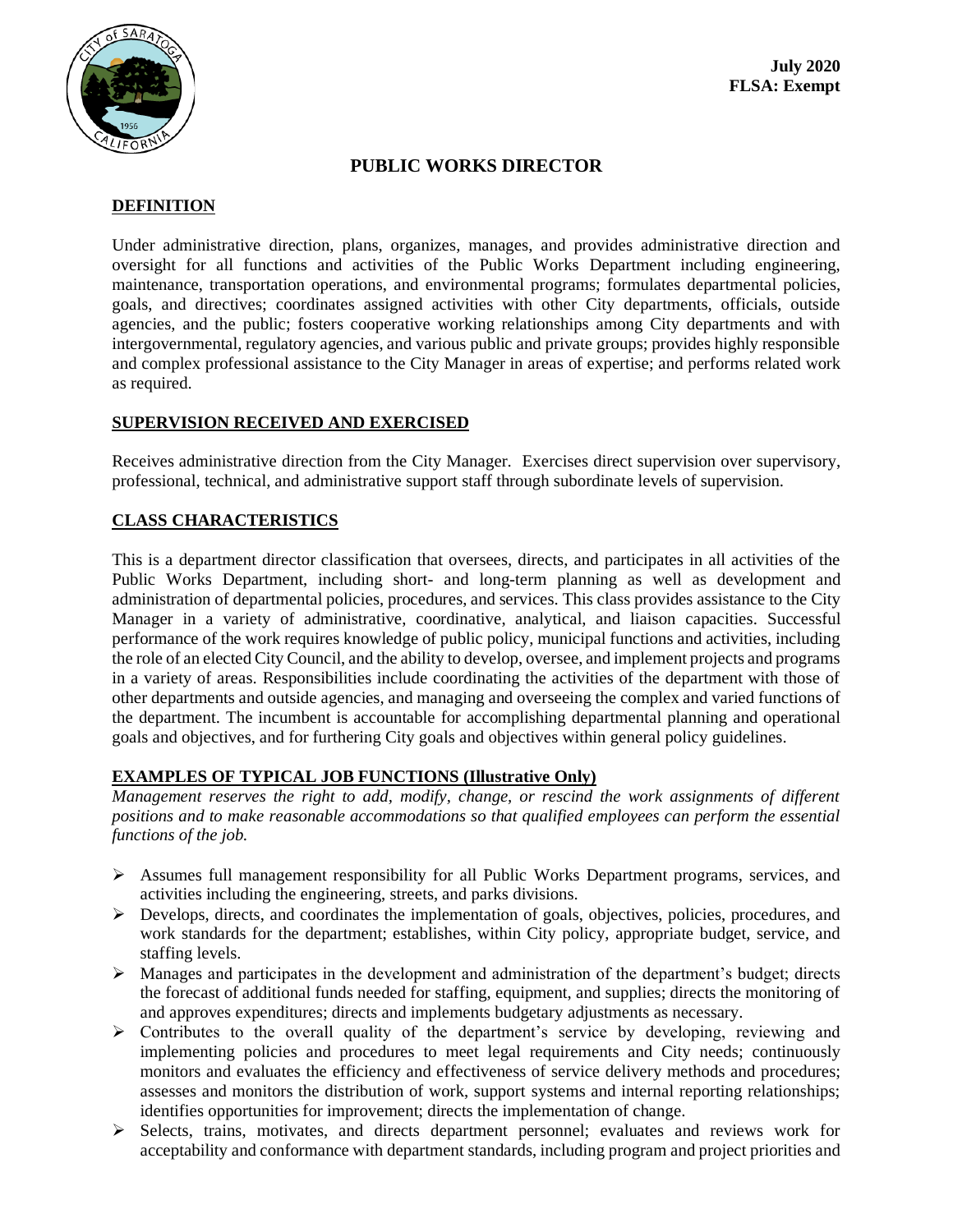performance evaluations; works with employees to correct deficiencies; implements discipline and termination procedures; responds to staff questions and concerns.

- $\triangleright$  Monitors legal, regulatory, technology, and societal changes and court decisions that may affect the work of the department; determines equipment acquisition, training programs, and procedural changes to ensure retention of qualified staff and the provision of services to the community in an effective, efficient, and economical manner.
- ➢ Oversees the development of consultant requests for proposals for professional services and the advertising and bid processes; evaluates proposals and recommends project award; coordinates with legal counsel to determine City needs and requirements for contractual services; negotiates contracts and agreements and administers same after award.
- $\triangleright$  Confers with engineers, developers, architects, and a variety of outside agencies and the general public in acquiring information and coordination of engineering, public works, streets, and related matters; provides information regarding these matters.
- ➢ Reviews and approves plans and specifications, designs, cost estimates, environmental documents, reports, and studies for all engineering projects.
- $\triangleright$  Negotiates agreements with utility companies, developers, property owners, and other agencies for rights-of-way, easements, financial participation, and other services.
- $\triangleright$  Performs site inspections during construction to ensure methods and materials are in compliance with regulations for system safety or design.
- $\triangleright$  Represents the department to other City departments, elected officials, and outside agencies; explains and interprets departmental programs, policies, and activities; negotiates and resolves significant and controversial issues.
- $\triangleright$  Conducts a variety of departmental organizational and operational studies and investigations; recommends modifications to programs, policies, and procedures as appropriate.
- $\triangleright$  Participates in and makes presentations to the City Council and a wide variety of committees, boards, and commissions.
- ➢ Attends and participates in professional group meetings; stays abreast of new trends and innovations in the field of public works.
- ➢ Directs the maintenance of working and official departmental files.
- ➢ Prepares, reviews, and presents staff reports, various management and information updates, and reports on special projects as assigned by the City Manager.
- ➢ Responds to public inquiries and complaints and assists with resolutions and alternative recommendations.
- ➢ Serves as a spokesperson for the department at a variety of community events, meetings, and other public relations activities.
- ➢ Performs other related duties as assigned.

## **QUALIFICATIONS**

## **Knowledge of:**

- $\triangleright$  Administrative principles and practices, including goal setting, program development, implementation, and evaluation, and supervision of staff, either directly or through subordinate levels of supervision.
- ➢ Principles and practices of leadership.
- $\triangleright$  Organization and management practices as applied to the development, analysis, and evaluation of programs, policies, and operational needs of the assigned area of responsibility.
- ➢ Principles and techniques for working with groups and fostering effective team interaction to ensure teamwork is conducted smoothly.
- $\triangleright$  Applicable federal, state, and local laws, codes, and ordinances relevant to the area(s) of responsibility.
- ➢ Principles and practices of strategic plan development.
- ➢ Principles and practices of managing and administering complex budgets.
- ➢ Principles and practices of contract management.
- $\triangleright$  General principles of risk management related to the functions of the assigned area.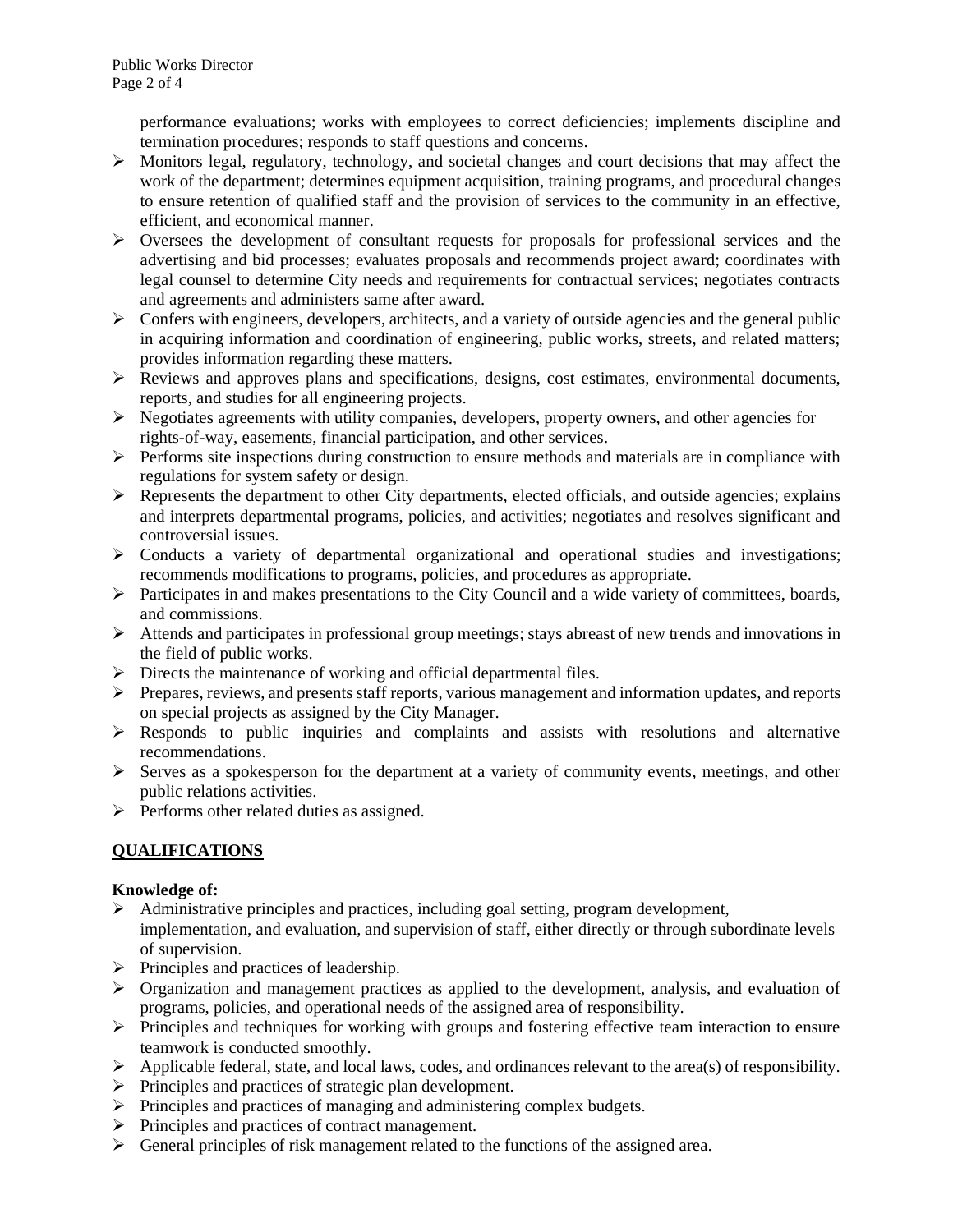- ➢ Functions, authority, and responsibilities of an elected City Council.
- $\triangleright$  City codes, ordinances, standard operating manuals, personnel policies and procedures, and applicable memoranda of understanding.
- ➢ Practices, principles, procedures, regulations, and techniques of City public works operations and engineering programs including maintenance and construction of streets and infrastructure and environmental compliance.
- ➢ Community involvement methods and practices.
- ➢ Methods and techniques of developing technical and administrative reports, and business correspondence.
- $\triangleright$  Methods and techniques for the development of presentations, contract negotiations, and information distribution; research and reporting methods, techniques, and procedures.
- $\triangleright$  Theories, principles, and contents of the General Plan, public works engineering best practices, natural resource protection, and environmental laws.
- ➢ Principles and techniques of conducting analytical studies, evaluating alternatives, and making sound recommendations.
- $\triangleright$  Technical, legal, financial, and public relations challenges associated with the management of public works programs.
- ➢ City and mandated safety rules, regulations, and protocols.
- ➢ Techniques for providing a high level of customer service by effectively dealing with the public, vendors, contractors, and City staff.
- $\triangleright$  The structure and content of the English language, including the meaning and spelling of words, rules of composition, and grammar.
- $\triangleright$  Modern equipment and communication tools used for business functions and program, project, and task coordination.
- $\triangleright$  Computers and software programs (e.g., Microsoft software packages) to conduct, compile, and/or generate documentation.

#### **Ability to:**

- $\triangleright$  Develop and implement goals, objectives, practices, policies, procedures, and work standards.
- ➢ Provide administrative and professional leadership and direction for the department and the City.
- ➢ Prepare and administer large and complex budgets; allocate limited resources in a cost-effective manner.
- ➢ Plan, organize, direct, and coordinate the work of management, supervisory, professional, and technical personnel; delegate authority and responsibility.
- $\triangleright$  Select and supervise staff; provide training and development opportunities; ensure work is performed effectively; and evaluate performance in an objective and positive manner.
- $\triangleright$  Research, analyze, and evaluate new service delivery methods, procedures, and techniques.
- $\triangleright$  Effectively administer special projects with contractual agreements and ensure compliance with contractual obligations.
- ➢ Conduct effective negotiations and effectively represent the City and the department in meetings with governmental agencies, contractors, vendors, and various businesses, professional, regulatory, and legislative organizations.
- $\triangleright$  Effectively administer a variety of community development programs and administrative activities.
- ➢ Perform and negotiate cost/benefit analyses.
- $\triangleright$  Plan, analyze, and evaluate programs and services, operational needs, and fiscal constraints.
- $\triangleright$  Make effective public presentations to elected bodies, business groups, general public, and City staff.
- ➢ Prepare clear and concise reports, correspondence, policies, procedures, and other written materials.
- $\triangleright$  Conduct complex research projects, evaluate alternatives, make sound recommendations, and prepare effective technical staff reports.
- ➢ Direct the establishment of filing, record-keeping, and tracking systems.
- $\triangleright$  Understand, interpret, and apply all pertinent laws, codes, regulations, policies and procedures, and standards relevant to work performed.